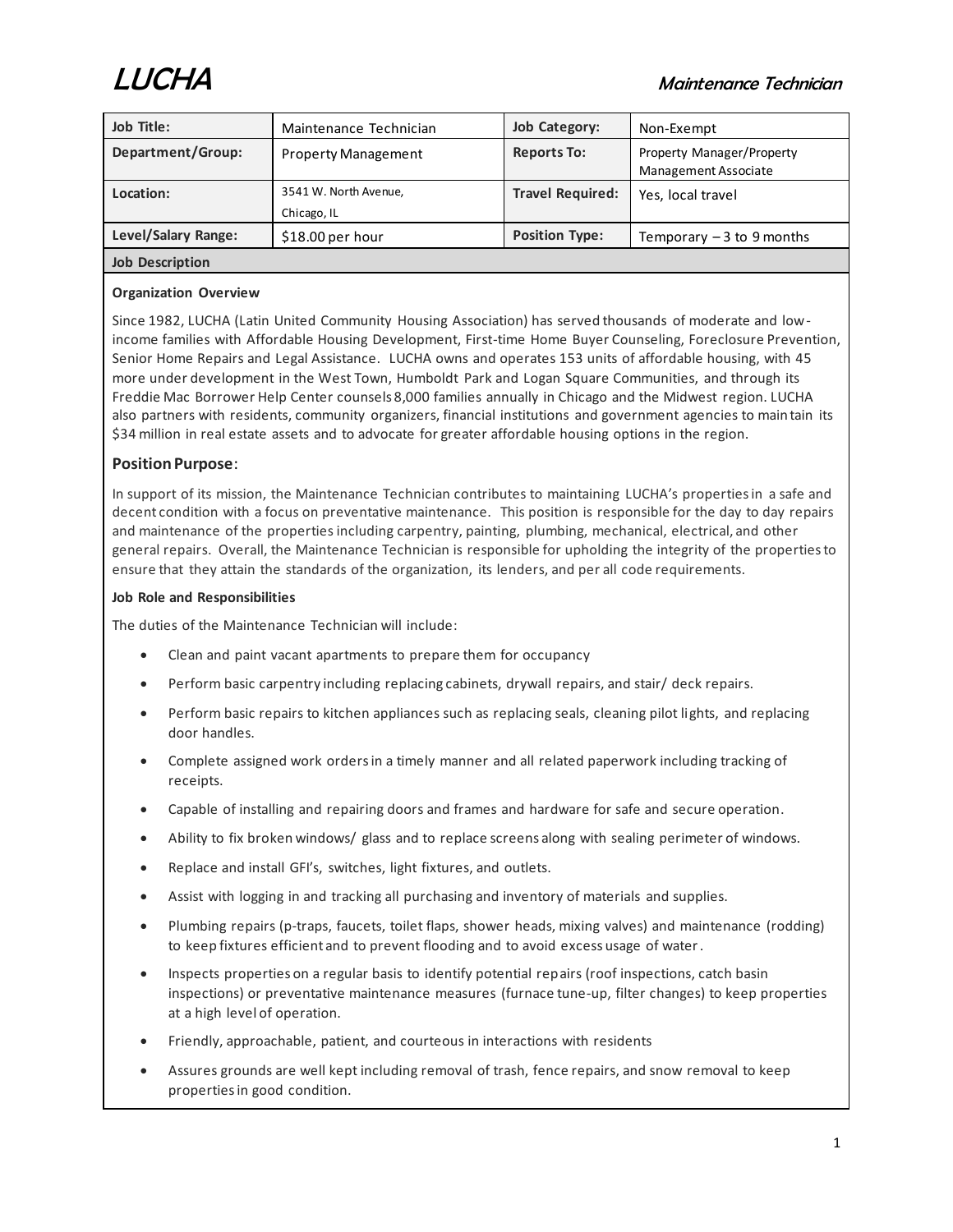

- Capable or prioritizing tasks and to multi-task as needed to address emergency repairs while also keeping current with work orders and regular maintenance.
- Provides scheduled on-call coverage, as assigned.

#### **Qualifications and Education Requirements**

- Must be fluent in Spanish.
- Driver's license
- High school graduate or equivalent preferred
- Minimum 1-year experience in multi-family maintenance or similar experience; preferably experience with maintenance of affordable housing.
- Capable of using a smart (cell) phone
- Secondary education or HVAC, electrical, or plumbing certifications a plus
- Able to prioritize work and keep calm under pressure.
- Conscientious and detail oriented.
- Ability to work effectively in a team environment.
- Ability to represent LUCHA in a positive and professional manner at all times.
- Must demonstrate integrity and commitment to LUCHA's mission and values.
- Residents of the target neighborhoods in and around Chicago are encouraged to apply .

#### **Knowledge:**

- **English Language:** Knowledge of the structure and content of the English language including the meaning and spelling of words, rules of composition, and grammar. Previous experience.
- **Spanish Language:** Knowledge of the structure and content of the Spanish language including the meaning and spelling of words, rules of composition, and grammar. Previous experience.

#### **Skills:**

- **Interpersonal**: Highly-developed interpersonal, oral and written communication skills; excellent presentation skills. Ability to communicate and actively listen at all levels with staff, Board of Directors and external relationships in a professional manner. Previous experience.
- **Teamwork**: Must be able to work efficiently with his/her maintenance colleagues.
- **Proactive**: Carrying out preventative checks and routine inspections. Must be able to see potential issues, take corrective measures and anticipate ongoing needs.
- **Critical Thinking**: Using logic, creative problem solving and reasoning to identify the strengths and weaknesses of alternative solutions, conclusions or approaches to problems. Previous experience.
- **Judgment and Decision Making**: Considering the relative costs and benefits of potential organizational actions; to choose the most appropriate course of action in collaboration with the Property Manager. Previous experience.
- **Organizational**: Ability to keep records and information in order and up-to-date. File all records according to policy and consciously recording work and materials for record keeping.
- **Time Management**: Managing one's own time and the time of others. Previous experience.
- **Writing**: Communicating effectively in writing as appropriate for the needs of the audience. Previous experience.

#### **Abilities:**

• **Ethics**: Genuine and deep-rooted ethical approach to all business, finance, interpersonal and missionrelated matters. Previous experience.